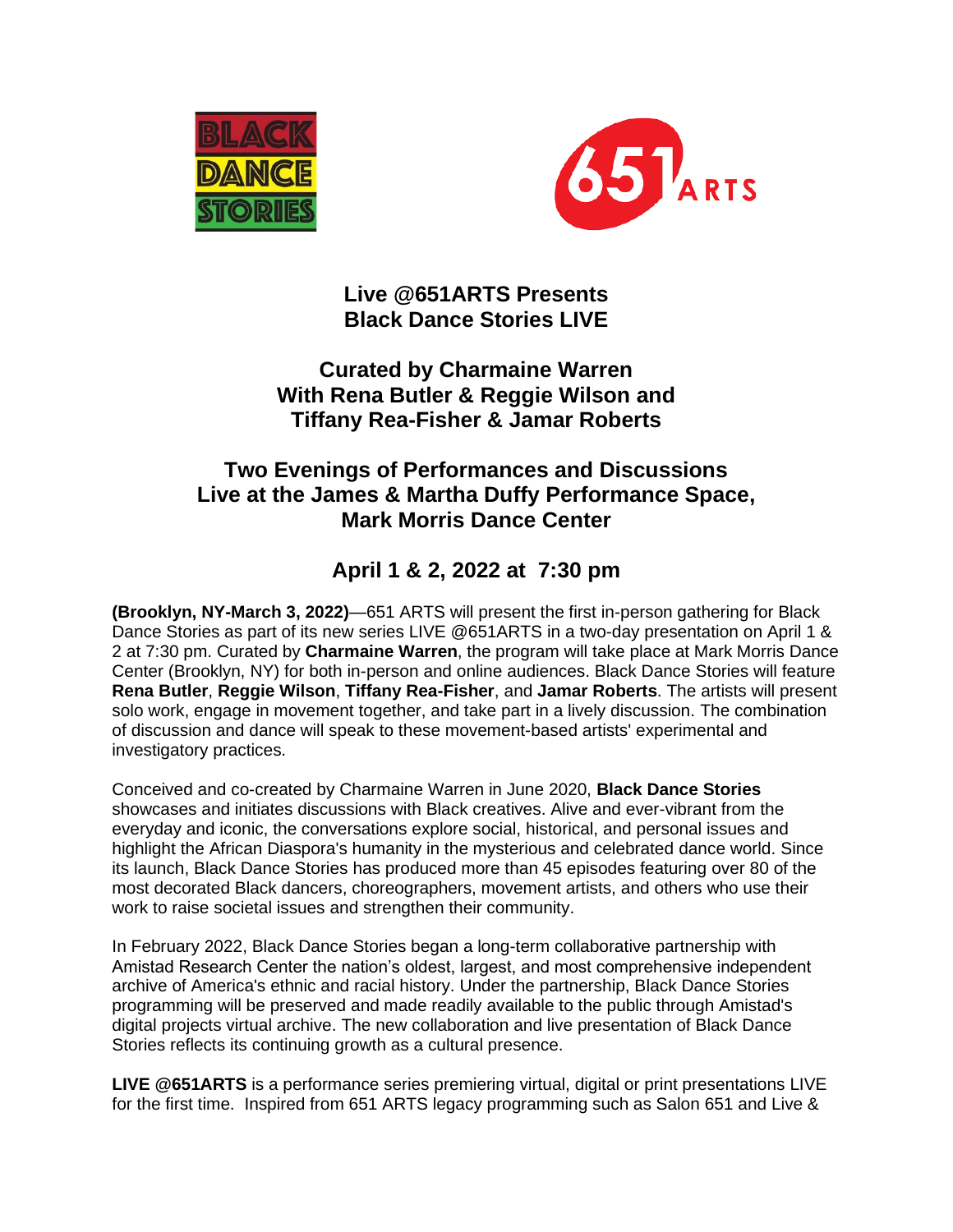Outspoken, LIVE @651ARTS invites audiences to join us as we cross-over from virtual to live gathering, from process to presentation, from idea to reality.

#### **LIVE @651ARTS Presents Black Dance Stories**

Curated by Charmaine Warren Featuring Rena Butler, Reggie Wilson, Tiffany Rea-Fisher, and Jamar Roberts. April 1 - 2, 2022 James and Martha Duffy Performance Space at Mark Morris Dance Center (3 Lafayette Avenue, Brooklyn, NY)

Tickets for Black Dance Stories are \$25 and go on sale Friday, March 4<sup>th</sup>. For more information on Black Dance Stories and to purchase tickets, please visit: <https://www.651arts.org/event/black-dance-stories-live/>

#### **About the Artists**

**Rena Butler** has performed with Hubbard Street Dance Chicago, A.I.M. by Kyle Abraham, Bill T. Jones/Arnie Zane Company, David Dorfman Dance, Manuel Vignoulle/M-Motions, Kevin Wynn Collection, and Pasos Con Sabor Salsa Dance Company. Originally from Chicago, IL, she is a recipient of the 2019 Princess Grace Foundation Award for Choreography. She has created works for various companies and institutions, including Hubbard Street Dance Chicago, BalletX, Whim W'him, Boston Dance Theater, TedXChicago Virtual Salon 3.0: Design Your Life, The Juilliard School, Gibney Company, for famed ballerina Michaela DePrince, and more. Butler has served as an adjunct professor for New York University Tisch School of the Arts for Dance and currently serves on the Artistic Advisory Council for Dancewave NYC. Butler is presently Gibney Company's inaugural Choreographic Associate, dancing for the company and creating original works, and is the featured cover story for *Dance Magazine's* November 2021 issue.

**Tiffany Rea-Fisher** (Executive Artistic Director, EMERGE125, formerly Elisa Monte Dance) subscribes to the servant leadership model and uses disruption through inclusion as a way to influence her company's culture. In 2018 Tiffany was awarded a citation from the City of New York for her cultural contributions. She has extensive experience in choreographing and curating concert dance. As a choreographer, Tiffany has had the pleasure of creating numerous pieces for the company as well as being commissioned by Dance Theater of Harlem, Dallas Black Dance Theater, NYC Department of Transportation, Utah Repertory Theater, The National Gallery of Art in DC, and having her work performed for the Duke and Duchess of Luxembourg. Her works have been seen on many stages, including the Joyce Theater, the Apollo Theater, Joe's Pub, Aaron Davis Hall, and New York Live Arts.

Rea-Fisher is the Co-Founder of Inception to Exhibition— a non-profit that supplies low-cost, high-quality space to artists from various disciplines —and the Director of the Lake Placid School of Dance in Lake Placid, NY. She was the first Dance Curator at The Tank where she now sits on their Board of Trustees and curates the Bryant Park Dance Summer Series. Her professional affiliations include being the Vice President of the Stonewall Community Development Corporation, an Advisory Board member of Dance/NYC, COHI member of the International Association of Blacks in Dance, and a proud member of Women of Color of the Arts.

**Jamar Roberts** graduated from the New World School of the Arts. He trained at the Dance Empire of Miami, where he continues to teach, and as a fellowship student at The Ailey School. Roberts was a member of Ailey II and Complexions Contemporary Ballet. *Dance Magazine* featured Jamar as one of "25 to Watch" in 2007 and on the cover in 2013. He performed at The White House in 2010 and as a guest star on *So You Think You Can Dance*, *Dancing with the Stars*, and *The Ellen Degeneres Show*. In 2015 he made his Ailey II choreographic debut with his work *Gemeos*, set to the music of Afrobeat star Fela Kuti. His first work for the Company, *Members Don't Get Weary*, premiered during the 2017 New York City Center season. Roberts is a Bessie Award winner and has guest-starred with London's Royal Ballet.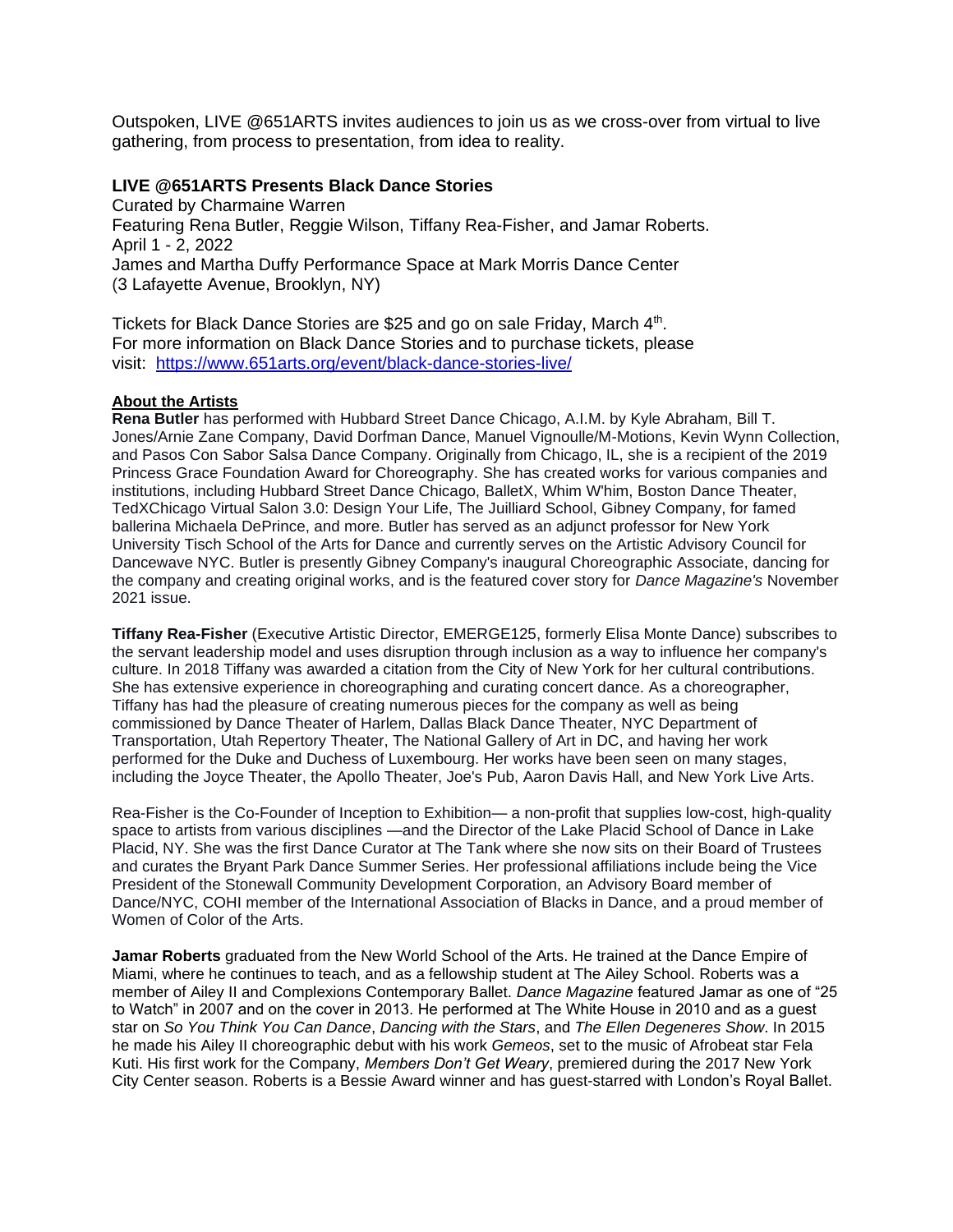**Reggie Wilson** founded his company, Reggie Wilson/Fist & Heel Performance Group, in 1989. Wilson draws from the cultures of Africans in the Americas and combines them with post-modern elements and his movement style to create what he often calls "post-African/Neo-HooDoo Modern dances." His work has been presented nationally and internationally at venues such as Brooklyn Academy of Music, New York Live Arts, and Summerstage (NYC), Jacob's Pillow Dance Festival (Lee, MA), Yerba Buena Center for the Arts (San Francisco), UCLA Live, and Redcat (Los Angeles), VSA NM (New Mexico), Myrna Loy (Helena, MT), The Flynn (Burlington, VT), Contemporary Arts Center (New Orleans), Dance Umbrella (Austin, TX), Linkfest and Festival e'Nkundleni (Zimbabwe), Dance Factory (South Africa), Danças na Cidade (Portugal), Festival Kaay Fecc (Senegal), The Politics of Ecstasy, and Tanzkongress 2013 (Germany).

Wilson is a graduate of New York University, Tisch School of the Arts (1988, Larry Rhodes, Chair). He studied composition and was mentored by Phyllis Lamhut; Performed and toured with Ohad Naharin before forming Fist and Heel. Wilson has lectured, taught, and conducted workshops and community projects nationally and has traveled extensively: to the Mississippi Delta to research secular and religious aspects of life there; to Trinidad and Tobago to research the Spiritual Baptists and the Shangoists; and also to Southern, Central, West, and East Africa to work with dance/performance groups as well as diverse religious communities. He has served as visiting faculty at several universities, including Yale, Princeton, and Wesleyan. He is a Bessie Award winner and a 2002 John Simon Guggenheim Fellow. He has been an artist advisor for the National Dance Project and Board Member of the Dance Theater Workshop. His critically acclaimed work CITIZEN, premiered in 2016 (FringeArts – World; BAM NextWave). In 2019, he curated *Grounds That Shout! (and others merely shaking)*, a series of performances in Philadelphia's historic sacred spaces. His newest work is titled POWER.

#### **About Black Dance Stories**

**Black Dance Stories** (BDS) is a community working together to support, uphold, highlight, and celebrate Black creatives. They are committed to providing a platform to amplify Black creatives' voices and stimulate conversations around timely issues across the African Diaspora. Through its story-sharing programming and a variety of education and networking programs, Black Dance Stories fosters community, solidarity, cultural exchange and highlights the work and humanity of Black artists. In February 2022, Black Dance Stories began a long-term collaborative partnership with Amistad Research Center to preserve its digital programming and make it available to the public through Amistad's digital projects virtual archive.

The Black Dance Stories series launched in June 2020 in response to Black dance artists' need to talk about life during COVID-19 and support the Black Lives Matter movement. The series is consistent with Black artists' tradition of finding a way to amplify their voices during turbulent times. When civil, moral, and social freedoms are challenged and stifled, Black artists find ways to use their talents as activism. Founder and co-creator Charmaine Warren reminds weekly viewers: "Black dance artists have not been quiet since. Black dance artists have been doing the work. Black dance artists continue to make work. To stay involved, we will hold weekly impromptu discussions and tell stories—Black Dance Stories. This is one action—we will stay involved."

Black Dance Stories has featured pioneering dance and movement artists including Kyle Abraham, Oluwadamilare "Dare" Ayorinde, Camille A. Brown, Ayodele Casel, nora chipaumire, Lorenzo "Rennie" Harris, Raja Feather Kelly, Bebe Miller, Kyle Marshall, Maria Bauman Morales, Okwui Okpokwasili, David Roussève, Abdel R. Salaam, Jason Samuels Smith, Marjani Forté-Saunders, Jawole Willo Jo Zollar, Jamar Roberts, Tiffany Rae Fisher, Joan Myers Brown, Mikki Shepard, Reggie Wilson, Bill T. Jones, Rena Butler, Robert Battle, Angie Pittman, and more. The producing team consists of Black creatives in the arts, including BDS Founder and Co-Creator Charmaine Warren and Co-Creator Kimani Fowlin, Tony Turner (Graphic Designer), Cynthia Tate (Publicist), Gabe Dekoladenu (Web Designer), Makeda Smith (Digital Media), Travone Geovonie (Live Stream Manager), and Renee Redding-Jones (Finance and Development). Antonio Burkett (International Interpreting) and Shannon Morrison (Morr Interpreting) have worked together to provide ASL interpreting services for Black Dance Stories.